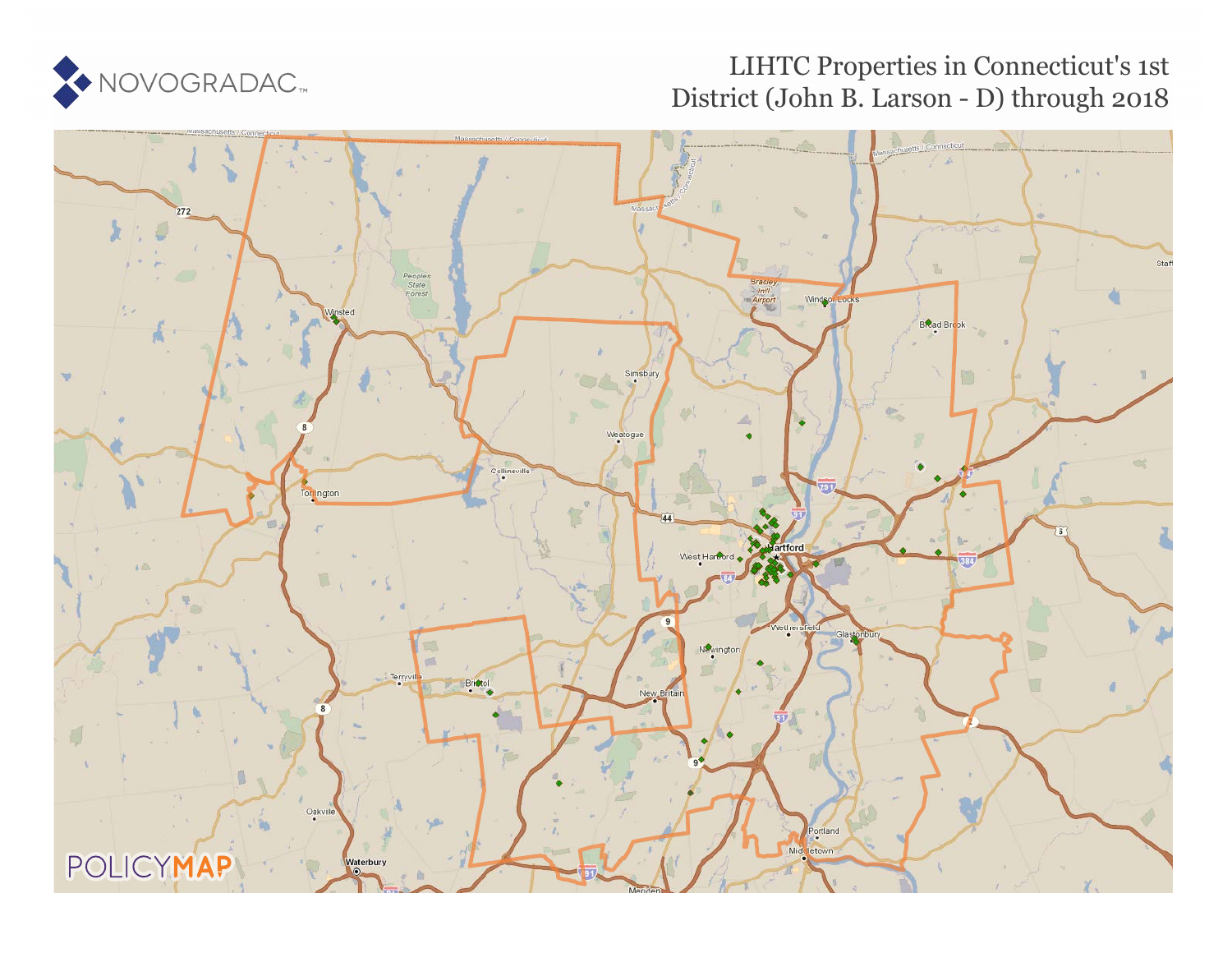| <b>Project Name</b>                                                                           | <b>Address</b>                    | <b>City</b>     | <b>State</b>       | <b>Zip Code</b> | Nonprofit<br><b>Sponsor</b> | <b>Allocation</b><br>Year          | Annual<br><b>Allocated</b><br><b>Amount</b> | in Service           | <b>Year Placed Construction</b><br><b>Type</b> | <b>Total</b><br><b>Units</b> | Low<br>Income<br><b>Units</b> | <b>Rent or</b><br><b>Income</b><br><b>Ceiling</b> | <b>Credit</b><br><b>Percentag Exempt</b><br>e. | Tax-<br><b>Bond</b> | <b>HUD Multi-</b><br>Family<br>Financing/Rent<br>al Assistance |
|-----------------------------------------------------------------------------------------------|-----------------------------------|-----------------|--------------------|-----------------|-----------------------------|------------------------------------|---------------------------------------------|----------------------|------------------------------------------------|------------------------------|-------------------------------|---------------------------------------------------|------------------------------------------------|---------------------|----------------------------------------------------------------|
| 332 DEMING ROAD<br><b>ASSOC LP</b>                                                            | 332 DEMING<br>RD                  | <b>BERLIN</b>   | CT                 | 6037            |                             | Insufficient<br>Data               | \$0                                         | Insufficient<br>Data | Not Indicated                                  | 88                           | $\bf{0}$                      |                                                   | Not<br>Indicated                               |                     |                                                                |
| 887-901 PARK STREET 887 PARK ST<br><b>LTD</b>                                                 |                                   | <b>HARTFORD</b> | ${\cal C}{\cal T}$ | 6106            |                             | Insufficient<br>Data               | S <sub>0</sub>                              | Insufficient<br>Data | Not Indicated                                  | 15                           | $15\,$                        | 60% AMGI                                          | Not<br>Indicated                               |                     |                                                                |
| <b>CONGRESS STREET</b><br><b>HISTORIC</b>                                                     | 10 CONGRESS<br>${\cal S}{\cal T}$ | <b>HARTFORD</b> | CT                 | 6114            |                             | Insufficient<br>Data               | $\boldsymbol{\mathsf{S}}$                   | Insufficient<br>Data | Not Indicated                                  | 42                           | $\bf 42$                      | 60% AMGI Not<br>Indicated                         |                                                |                     |                                                                |
| <b>DUTCH POINT</b><br><b>RENTAL PHASE II</b>                                                  | 137 WYLLYS ST HARTFORD            |                 | CT                 | 6106            |                             | Insufficient<br>Data               | $\$0$                                       | Insufficient<br>Data | Not Indicated                                  | 54                           | 54                            | 60% AMGI                                          | Not<br>Indicated                               |                     |                                                                |
| <b>HERBERT T CLARK</b><br>ASSISTED LIVING                                                     | <b>43 CANIONE</b><br>RD           | GLASTONBURY CT  |                    | 6033            |                             | Insufficient<br>Data               | \$0                                         | Insufficient<br>Data | Not Indicated                                  | 25                           | 25                            | 60% AMGI                                          | Not<br>Indicated                               |                     |                                                                |
| JEFFERSON/SEYMOU 94 SEYMOUR<br>$\mathbf R$                                                    | ST                                | <b>HARTFORD</b> | CT                 | 6106            |                             | Insufficient<br>Data               | \$0                                         | Insufficient<br>Data | Not Indicated                                  | 30                           | 30                            | 60% AMGI                                          | Not<br>Indicated                               |                     |                                                                |
| <b>MSP HOUSING</b>                                                                            | 2197 MAIN ST HARTFORD             |                 | CT                 | 6120            |                             | Insufficient<br>Data               | \$0                                         | Insufficient<br>Data | Not Indicated                                  | 30                           | 30                            | 60% AMGI                                          | Not<br>Indicated                               |                     |                                                                |
| PARK TERRACE<br>MUTUAL HOUSING II ST                                                          | 459 SUMMIT                        | <b>HARTFORD</b> | ${\rm CT}$         | 6106            |                             | Insufficient<br>Data               | \$0                                         | Insufficient<br>Data | Not Indicated                                  | 65                           | 65                            | 60% AMGI                                          | Not<br>Indicated                               |                     |                                                                |
| <b>SANA APTS - LOW</b><br><b>RISE</b>                                                         | <b>61 NEW</b><br><b>DONALD ST</b> | <b>HARTFORD</b> | CT                 | 6120            |                             | Insufficient<br>Data               | \$0                                         | Insufficient<br>Data | Not Indicated                                  | 108                          | 108                           | 50% AMGI                                          | Not<br>Indicated                               |                     |                                                                |
| SOROMUNDI<br><b>COMMONS</b>                                                                   | 135 BROAD ST HARTFORD             |                 | ${\rm CT}$         | 6105            |                             | Insufficient<br>Data               | S <sub>0</sub>                              | Insufficient<br>Data | Not Indicated                                  | 48                           | 48                            | 60% AMGI                                          | Not<br>Indicated                               |                     |                                                                |
| <b>SUMNER HOUSE</b>                                                                           | 57 SUMNER ST HARTFORD             |                 | CT                 | 6105            |                             | Insufficient <sub>SO</sub><br>Data |                                             | Insufficient<br>Data | Not Indicated                                  | 79                           | 79                            | <b>50% AMGI</b>                                   | Not<br>Indicated                               |                     |                                                                |
| THE BETTY RUTH &<br><b>MILTON B</b><br><b>HOLLANDER</b><br><b>FOUNDATION</b><br><b>CENTER</b> | 15 HIGH ST                        | <b>HARTFORD</b> | CT                 | 6103            |                             | Insufficient<br>Data               | \$0                                         | Insufficient<br>Data | Not Indicated                                  | 56                           | 56                            | 60% AMGI                                          | Not<br>Indicated                               |                     |                                                                |
| <b>GLEN</b>                                                                                   | 130 WILLOW<br><b>ST</b>           | <b>WINSTED</b>  | CT                 | 6098            |                             | Insufficient<br>Data               | \$0                                         | Insufficient<br>Data | Not Indicated                                  | 48                           | 48                            | 60% AMGI                                          | Not<br>Indicated                               |                     |                                                                |

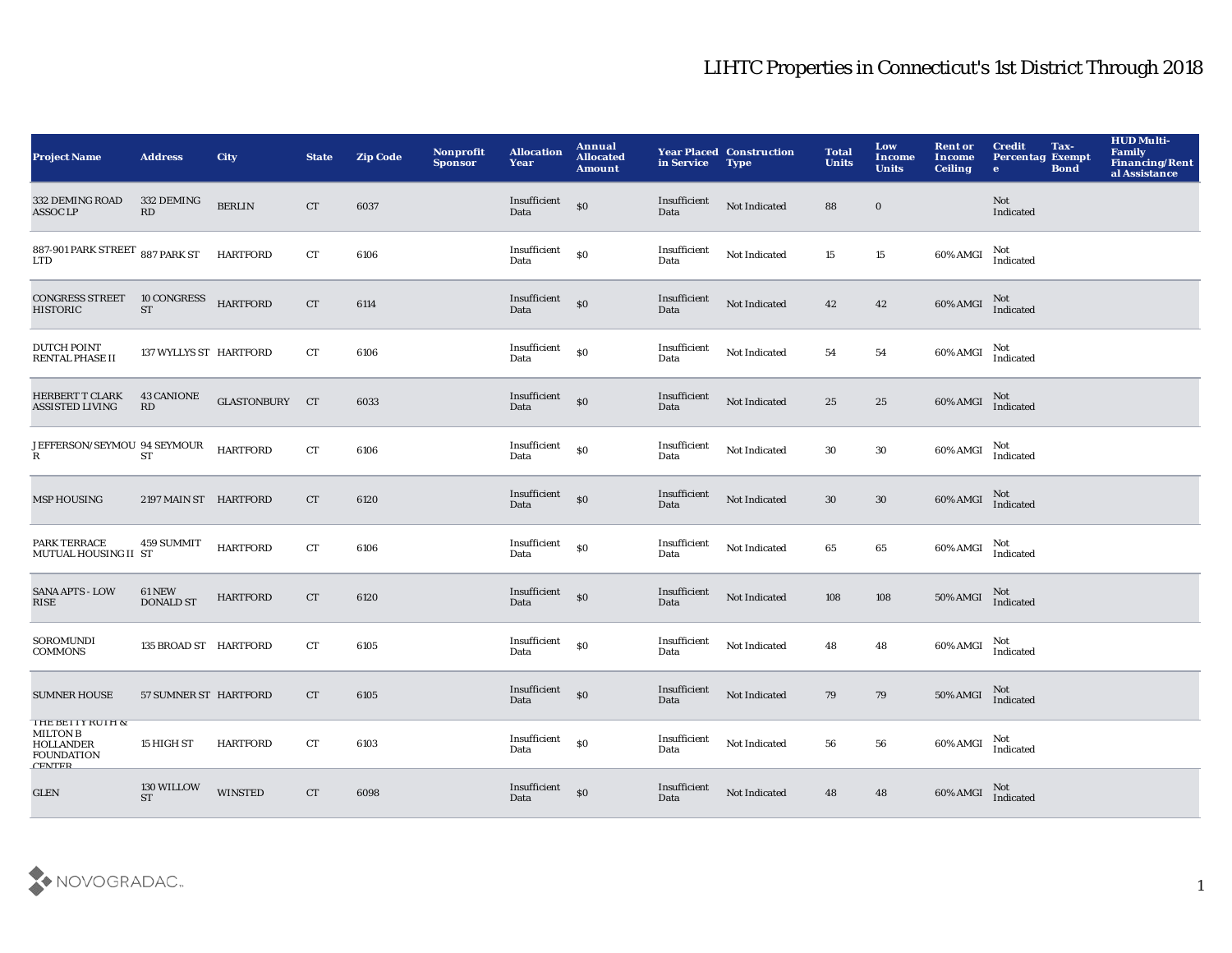| <b>Project Name</b>                              | <b>Address</b>                              | <b>City</b>     | <b>State</b> | <b>Zip Code</b> | Nonprofit<br><b>Sponsor</b> | <b>Allocation</b><br>Year          | Annual<br><b>Allocated</b><br><b>Amount</b>      | in Service           | <b>Year Placed Construction</b><br><b>Type</b> | <b>Total</b><br><b>Units</b> | Low<br><b>Income</b><br><b>Units</b> | <b>Rent or</b><br><b>Income</b><br><b>Ceiling</b> | <b>Credit</b><br><b>Percentag Exempt</b><br>$\bullet$ | Tax-<br><b>Bond</b>    | <b>HUD Multi-</b><br>Family<br>Financing/Rent<br>al Assistance |
|--------------------------------------------------|---------------------------------------------|-----------------|--------------|-----------------|-----------------------------|------------------------------------|--------------------------------------------------|----------------------|------------------------------------------------|------------------------------|--------------------------------------|---------------------------------------------------|-------------------------------------------------------|------------------------|----------------------------------------------------------------|
| THE RETREAT                                      | 90 RETREAT<br>$\operatorname{\mathsf{AVE}}$ | <b>HARTFORD</b> | CT           | 6106            |                             | Insufficient<br>Data               | $\boldsymbol{\mathsf{S}}\boldsymbol{\mathsf{O}}$ | Insufficient<br>Data | Not Indicated                                  | 100                          | 100                                  | 60% AMGI                                          | Not<br>Indicated                                      |                        |                                                                |
| <b>TWIN ACRES</b>                                | 134<br>STONINGTON HARTFORD<br><b>ST</b>     |                 | ${\rm CT}$   | 6106            |                             | Insufficient <sub>SO</sub><br>Data |                                                  | Insufficient<br>Data | Not Indicated                                  | 40                           | 40                                   | 60% AMGI                                          | Not<br>Indicated                                      |                        |                                                                |
| <b>URBAN</b><br>PRESERVATION<br>ASSOC            | 400<br>WASHINGTON HARTFORD<br>ST            |                 | CT           | 6106            |                             | Insufficient<br>Data               | \$0                                              | Insufficient<br>Data | Not Indicated                                  | 74                           | 74                                   | $60\%$ AMGI                                       | Not<br>Indicated                                      |                        |                                                                |
| <b>WEBSTER STREET</b><br><b>MUTUAL HOUSING</b>   | <b>63 WEBSTER</b><br><b>ST</b>              | <b>HARTFORD</b> | CT           | 6114            |                             | Insufficient<br>Data               | $\boldsymbol{\mathsf{S}}\boldsymbol{\mathsf{O}}$ | Insufficient<br>Data | Not Indicated                                  | $30\,$                       | $30\,$                               | <b>50% AMGI</b>                                   | Not<br>Indicated                                      |                        |                                                                |
| 24 ALDEN ST                                      | 24 ALDEN ST HARTFORD                        |                 | <b>CT</b>    | 6114            | No                          | 1987                               | \$0                                              | 1987                 | Acquisition and<br>Rehab                       | 6                            | $\boldsymbol{6}$                     |                                                   | Not<br>Indicated                                      | No                     |                                                                |
| <b>TAINO HOUSING &amp;</b><br><b>DEVELOPMENT</b> | 529 ANN ST                                  | <b>HARTFORD</b> | <b>CT</b>    | 6103            | No                          | 1987                               | \$0                                              | 1987                 | Acquisition and<br>Rehab                       | 9                            | 9                                    |                                                   | Not<br>Indicated                                      | $\mathbf{N}\mathbf{o}$ |                                                                |
| 80 LENOX ST                                      | 80 LENOX ST                                 | HARTFORD        | CT           | 6112            | No                          | 1987                               | \$0                                              | 1987                 | Acquisition and<br>Rehab                       | $12\,$                       | 12                                   |                                                   | Not<br>Indicated                                      | No                     |                                                                |
| 270-278<br><b>FARMINGTON AVE</b>                 | 270<br>FARMINGTON HARTFORD<br>AVE           |                 | <b>CT</b>    | 6105            | No                          | 1988                               | \$0                                              | 1988                 | Acquisition and<br>Rehab                       | $31\,$                       | 31                                   |                                                   | Not<br>Indicated                                      | No                     |                                                                |
| <b>BUCKINGHAM</b><br><b>STREET</b>               | 213<br>BUCKINGHAM HARTFORD<br>ST            |                 | CT           | 6106            | No                          | 1988                               | \$0                                              | 1988                 | Acquisition and<br>Rehab                       | 24                           | 24                                   | 60% AMGI                                          | Not<br>Indicated                                      | No                     |                                                                |
| <b>FITCH COURT</b>                               | 156<br><b>BLOOMFIELD WINDSOR</b><br>AVE     |                 | CT           | 6095            | No                          | 1989                               | \$0                                              | 1989                 | Acquisition and<br>Rehab                       | 40                           | 24                                   |                                                   | Not<br>$\operatorname{Indicated}$                     | No                     |                                                                |
| <b>SIGOURNEY MEWS</b>                            | 206 COLLINS<br><b>ST</b>                    | <b>HARTFORD</b> | CT           | 6105            | No                          | 1989                               | \$0                                              | 1989                 | <b>New Construction</b>                        | 78                           | 78                                   |                                                   | Not<br>Indicated                                      | No                     |                                                                |
| 134-138 JEFFERSON                                | $^{134}_{\rm JEFFERSON\,ST}$ HARTFORD       |                 | CT           | 6106            | No                          | 1989                               | $\$0$                                            | 1990                 | Acquisition and<br>Rehab                       | 32                           | $32\,$                               |                                                   | Not<br>Indicated                                      | No                     |                                                                |
| HISTORIC ASYLUM<br><b>HILL APT</b>               | 234 ASHLEY ST HARTFORD                      |                 | CT           | 6105            | No                          | 1988                               | \$0                                              | 1990                 | Acquisition and<br>Rehab                       | 57                           | 57                                   |                                                   | Not<br>Indicated                                      | No                     |                                                                |

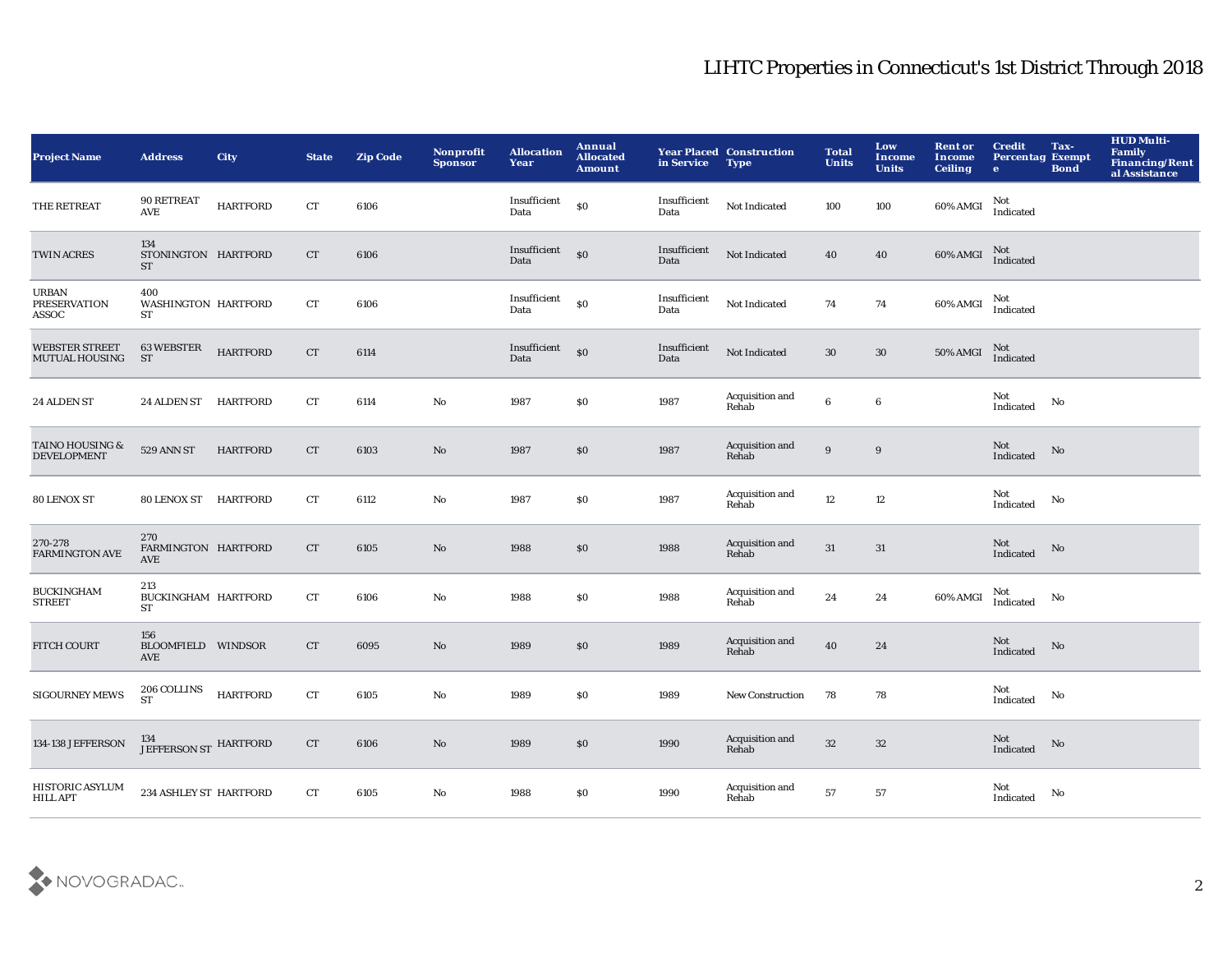| <b>Project Name</b>                       | <b>Address</b>                       | <b>City</b>       | <b>State</b>       | <b>Zip Code</b> | Nonprofit<br><b>Sponsor</b> | <b>Allocation</b><br>Year | Annual<br><b>Allocated</b><br><b>Amount</b> | in Service | <b>Year Placed Construction</b><br><b>Type</b> | <b>Total</b><br><b>Units</b> | Low<br><b>Income</b><br><b>Units</b> | <b>Rent or</b><br>Income<br><b>Ceiling</b> | <b>Credit</b><br><b>Percentag Exempt</b><br>$\bullet$ | Tax-<br><b>Bond</b>    | <b>HUD Multi-</b><br><b>Family</b><br>Financing/Rent<br>al Assistance |
|-------------------------------------------|--------------------------------------|-------------------|--------------------|-----------------|-----------------------------|---------------------------|---------------------------------------------|------------|------------------------------------------------|------------------------------|--------------------------------------|--------------------------------------------|-------------------------------------------------------|------------------------|-----------------------------------------------------------------------|
| <b>HUNTINGTON</b><br><b>WOODS APTS LP</b> | 200<br><b>BLAKESLEE ST BRISTOL</b>   |                   | CT                 | 6010            | $\mathbf{N}\mathbf{o}$      | 1988                      | \$0                                         | 1990       | <b>New Construction</b>                        | 296                          | 112                                  |                                            | Not<br>Indicated                                      | $\mathbf{N}\mathbf{o}$ |                                                                       |
| <b>PUTNAM PARK</b><br>ASSOC               | 753 PARK ST                          | <b>HARTFORD</b>   | ${\rm CT}$         | 6106            | $\mathbf {No}$              | 1989                      | \$0                                         | 1991       | Acquisition and<br>Rehab                       | 18                           | 18                                   | 60% AMGI                                   | Not<br>Indicated                                      | No                     |                                                                       |
| <b>DEER MEADOW</b>                        | 1 DEER<br>MEADOW DR                  | <b>BLOOMFIELD</b> | CT                 | 6002            | $\mathbf{N}\mathbf{o}$      | 1991                      | \$0                                         | 1992       | <b>New Construction</b>                        | 48                           | $19\,$                               | $60\%$ AMGI                                | Not<br>Indicated                                      | No                     |                                                                       |
| 222 WILLOW ST                             | 222 WILLOW<br><b>ST</b>              | WETHERSFIELD CT   |                    | 6109            | $\mathbf{No}$               | 1993                      | \$0                                         | 1994       | Acquisition and<br>Rehab                       | $\mathbf 3$                  | $\boldsymbol{\mathsf{3}}$            |                                            | Not<br>Indicated                                      | No                     |                                                                       |
| HISTORIC TOWNLEY 28 TOWNLEY STREET LP ST  |                                      | <b>HARTFORD</b>   | ${\cal C}{\cal T}$ | 6105            | No                          | 1994                      | \$0                                         | 1995       | Acquisition and<br>Rehab                       | 28                           | 28                                   | 60% AMGI                                   | 70%<br>present<br>value                               | No                     |                                                                       |
| PARK STREET APTS                          | 867 PARK ST                          | <b>HARTFORD</b>   | CT                 | 6106            | Yes                         | 1994                      | \$0                                         | 1995       | Acquisition and<br>Rehab                       | 15                           | 15                                   |                                            | 70%<br>present<br>value                               | No                     |                                                                       |
| ST MARY'S SCHOOL 55 GROVE ST              |                                      | WINDSOR LOCKS CT  |                    | 6096            | Yes                         | 1993                      | \$0                                         | 1995       | Acquisition and<br>Rehab                       | 21                           | 21                                   | 60% AMGI                                   | 70%<br>present<br>value                               | No                     |                                                                       |
| TRINITY GATE APTS                         | 1668 BROAD ST HARTFORD               |                   | CT                 | 6106            | No                          | 1993                      | \$0                                         | 1995       | Acquisition and<br>Rehab                       | 18                           | 18                                   | 60% AMGI                                   | 70%<br>present<br>value                               | $\mathbf{No}$          |                                                                       |
| <b>WETHERSFIELD AVE</b><br><b>APTS</b>    | 277<br>WETHERSFIEL HARTFORD<br>D AVE |                   | ${\cal C}{\cal T}$ | 6114            | $\mathbf{N}\mathbf{o}$      | 1994                      | \$0                                         | 1995       | Acquisition and<br>Rehab                       | 13                           | 13                                   |                                            | 70%<br>present<br>value                               | $\mathbf{No}$          |                                                                       |
| <b>ASYLUM HILL</b><br><b>VENTURES</b>     | 221 MAIN ST                          | <b>HARTFORD</b>   | ${\rm CT}$         | 6106            | $\mathbf{No}$               | 1995                      | \$0                                         | 1996       | Acquisition and<br>Rehab                       | 76                           | 76                                   |                                            | 70%<br>present<br>value                               | No                     |                                                                       |
| <b>HUDSON VIEW</b><br><b>COMMONS</b>      | 519 HUDSON<br><b>ST</b>              | <b>HARTFORD</b>   | CT                 | 6106            | Yes                         | 1994                      | \$0                                         | 1996       | Acquisition and<br>Rehab                       | ${\bf 28}$                   | 28                                   | <b>50% AMGI</b>                            | 70%<br>present<br>value                               | No                     |                                                                       |
| PARK HOUSING                              | 316 PARK TER HARTFORD                |                   | CT                 | 6106            | No                          | 1994                      | \$0                                         | 1996       | Acquisition and<br>Rehab                       | 60                           | 60                                   |                                            | 70%<br>present<br>value                               | No                     |                                                                       |
| <b>STEARNS STREET</b>                     | 57 STEARNS ST BRISTOL                |                   | CT                 | 6010            | No                          | 1996                      | \$0                                         | 1996       | Acquisition and<br>Rehab                       | 12                           | 12                                   |                                            | 70%<br>present<br>value                               | No                     |                                                                       |

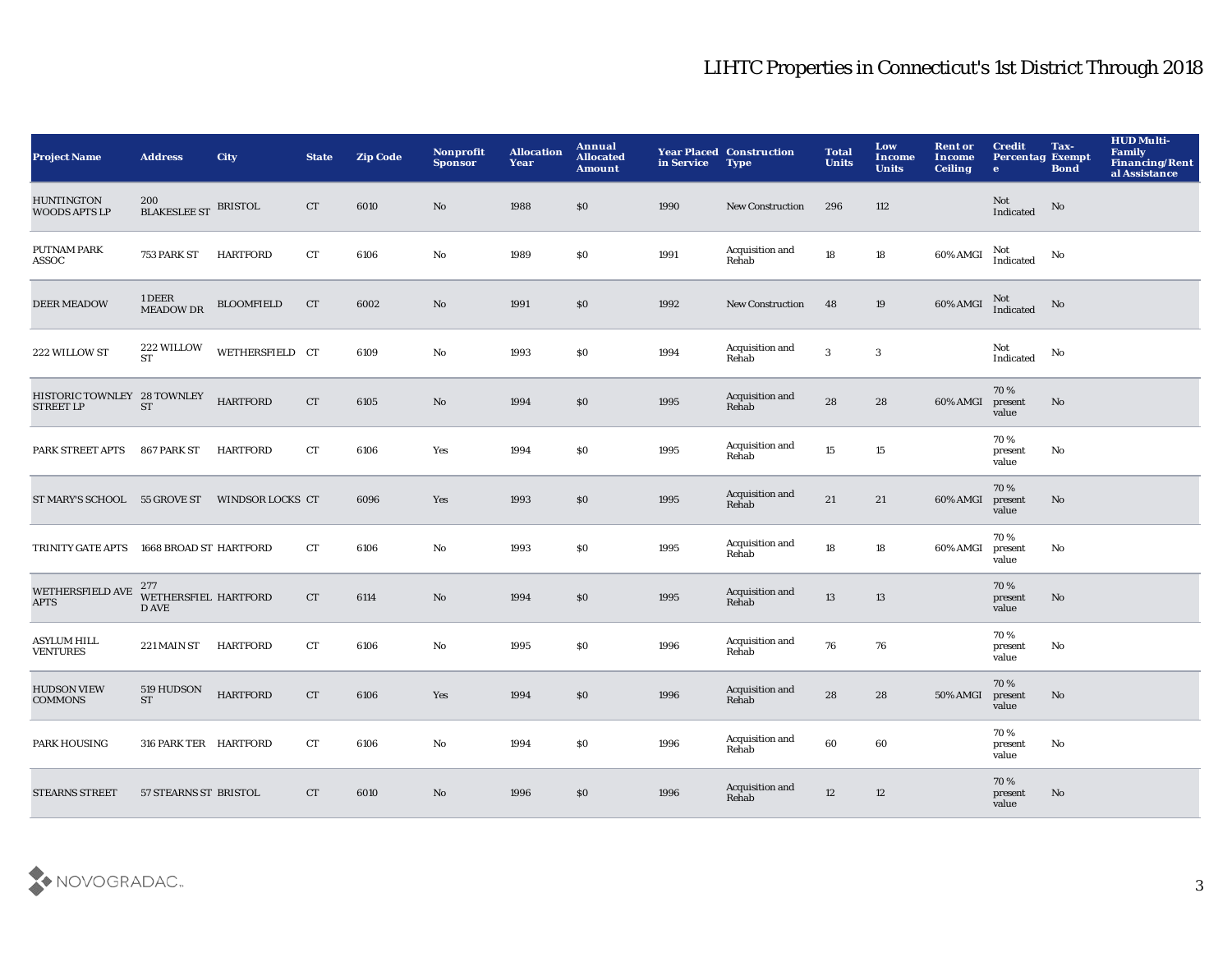| <b>Project Name</b>                               | <b>Address</b>                      | <b>City</b>                   | <b>State</b>       | <b>Zip Code</b> | Nonprofit<br><b>Sponsor</b> | <b>Allocation</b><br>Year | Annual<br><b>Allocated</b><br><b>Amount</b> | in Service | <b>Year Placed Construction</b><br>Type | <b>Total</b><br><b>Units</b> | Low<br><b>Income</b><br><b>Units</b> | <b>Rent or</b><br><b>Income</b><br><b>Ceiling</b> | <b>Credit</b><br><b>Percentag Exempt</b><br>$\bullet$ | Tax-<br><b>Bond</b>    | <b>HUD Multi-</b><br>Family<br><b>Financing/Rent</b><br>al Assistance |
|---------------------------------------------------|-------------------------------------|-------------------------------|--------------------|-----------------|-----------------------------|---------------------------|---------------------------------------------|------------|-----------------------------------------|------------------------------|--------------------------------------|---------------------------------------------------|-------------------------------------------------------|------------------------|-----------------------------------------------------------------------|
| <b>ARTSPACE</b><br><b>HARTFORD</b>                | 555 ASYLUM<br>AVE                   | <b>HARTFORD</b>               | CT                 | 6105            | No                          | 1996                      | \$0\$                                       | 1997       | Acquisition and<br>Rehab                | 46                           | 46                                   | 60% AMGI                                          | 70%<br>present<br>value                               | No                     |                                                                       |
| <b>CLEARVIEW APTS</b>                             | 496 GARDEN<br><b>ST</b>             | <b>HARTFORD</b>               | CT                 | 6112            | Yes                         | 1996                      | \$0                                         | 1997       | Acquisition and<br>Rehab                | 37                           | 37                                   | 60% AMGI                                          | <b>Both 30%</b><br>and 70%<br>present<br>value        | $\mathbf{N}\mathbf{o}$ |                                                                       |
| <b>HUDSON PARK</b><br><b>PROJECT</b>              | 142 SEYMOUR HARTFORD<br><b>ST</b>   |                               | ${\cal C}{\cal T}$ | 6106            | Yes                         | 1995                      | \$0                                         | 1997       | Acquisition and<br>Rehab                | 44                           | 44                                   | 60% AMGI                                          | 70%<br>present<br>value                               | No                     |                                                                       |
| <b>MONICA APTS</b>                                | 90 WEBSTER<br><b>ST</b>             | <b>HARTFORD</b>               | CT                 | 6114            | $\mathbf{No}$               | 1996                      | $\$0$                                       | 1997       | Acquisition and<br>Rehab                | $\bf{22}$                    | 22                                   | <b>50% AMGI</b>                                   | 70%<br>present<br>value                               | No                     |                                                                       |
| <b>NELSON STREET</b><br><b>APTS</b>               | 53 NELSON ST HARTFORD               |                               | CT                 | 6120            | Yes                         | 1995                      | \$0\$                                       | 1997       | Acquisition and<br>Rehab                | 14                           | 14                                   |                                                   | 70%<br>present<br>value                               | No                     |                                                                       |
| <b>FROG HOLLOW</b><br><b>HOMES</b>                | 180 AFFLECK<br><b>ST</b>            | <b>HARTFORD</b>               | CT                 | 6106            | Yes                         | 1996                      | \$0                                         | 1998       | Acquisition and<br>Rehab                | 26                           | 26                                   | 60% AMGI                                          | <b>Both 30%</b><br>and 70%<br>present<br>value        | $\mathbf{N}\mathbf{o}$ |                                                                       |
| GRISWOLD HILLS OF 10 GRISWOLD<br><b>NEWINGTON</b> | <b>HILLS DR</b>                     | <b>NEWINGTON</b>              | CT                 | 6111            | No                          | 1997                      | \$0                                         | 1998       | <b>New Construction</b>                 | 128                          | 64                                   | 60% AMGI                                          | 70%<br>present<br>value                               | No                     |                                                                       |
| <b>EASTON PLACE</b>                               |                                     | 32 JAIDEE DR EAST HARTFORD CT |                    | 6118            | No                          | 1998                      | $\$0$                                       | 1999       | Acquisition and<br>Rehab                | ${\bf 50}$                   | 50                                   | 60% AMGI                                          | 70%<br>present<br>value                               | No                     |                                                                       |
| HORACE BUSHNELL<br><b>APTS</b>                    | 40 VINE ST                          | <b>HARTFORD</b>               | CT                 | 6112            | Yes                         | 1997                      | $\$0$                                       | 1999       | Acquisition and<br>Rehab                | 88                           | 88                                   |                                                   | 70%<br>present<br>value                               | No                     |                                                                       |
| <b>ANNAWAN APTS</b>                               | 29 ANNAWAN HARTFORD<br><b>ST</b>    |                               | CT                 | 6114            | $\mathbf{No}$               | 2000                      | \$0                                         | 2000       | Acquisition and<br>Rehab                | ${\bf 57}$                   | 56                                   |                                                   | 70%<br>present<br>value                               | $\mathbf{N}\mathbf{o}$ |                                                                       |
| <b>DILLON PLACE</b>                               | 100<br>HENDRICXSE HARTFORD<br>N AVE |                               | CT                 | 6106            | No                          | 1999                      | \$0\$                                       | 2000       | Acquisition and<br>Rehab                | 65                           | 65                                   | 60% AMGI                                          | 70%<br>present<br>value                               | No                     |                                                                       |
| HUNTINGTON PLACE HUNTINGTON HARTFORD              | 32<br>ST                            |                               | CT                 | 6105            | No                          | 2000                      | \$0\$                                       | 2001       | Acquisition and<br>Rehab                | 45                           | 45                                   | 60% AMGI                                          | 70%<br>present<br>value                               | $\mathbf{N}\mathbf{o}$ |                                                                       |
| MILLPOND LP                                       | 59 MILL POND<br><b>RD</b>           | <b>BROAD BROOK CT</b>         |                    | 6016            | No                          | 2000                      | \$0                                         | 2001       | Acquisition and<br>Rehab                | 360                          | 148                                  | 60% AMGI                                          | 30%<br>present<br>value                               | Yes                    |                                                                       |

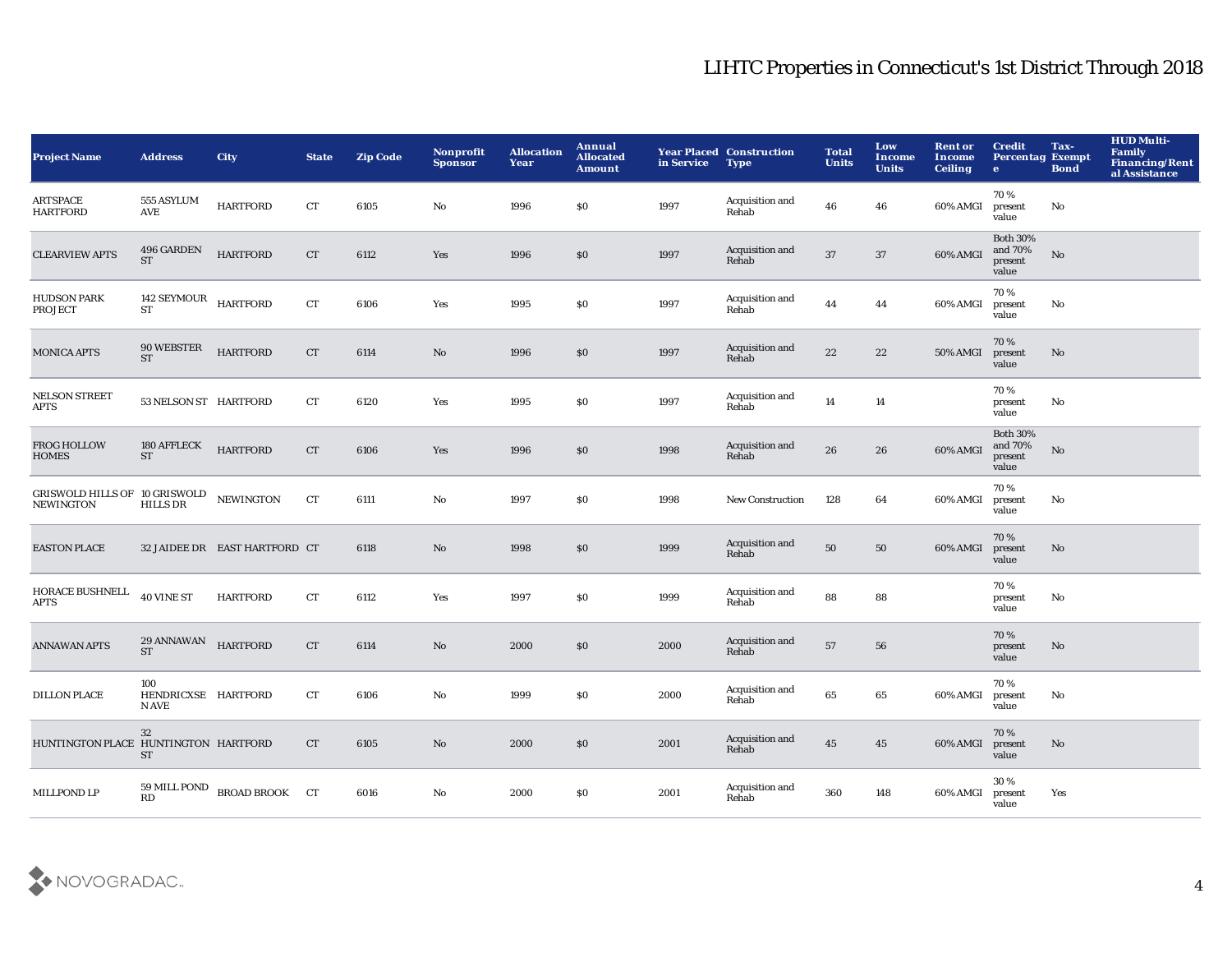| <b>Project Name</b>                       | <b>Address</b>                      | <b>City</b>                     | <b>State</b> | <b>Zip Code</b> | <b>Nonprofit</b><br><b>Sponsor</b> | <b>Allocation</b><br>Year | Annual<br><b>Allocated</b><br><b>Amount</b> | in Service | <b>Year Placed Construction</b><br><b>Type</b> | <b>Total</b><br><b>Units</b> | Low<br><b>Income</b><br><b>Units</b> | <b>Rent or</b><br><b>Income</b><br><b>Ceiling</b> | <b>Credit</b><br><b>Percentag Exempt</b><br>$\bullet$ | Tax-<br><b>Bond</b>    | <b>HUD Multi-</b><br>Family<br><b>Financing/Rent</b><br>al Assistance |
|-------------------------------------------|-------------------------------------|---------------------------------|--------------|-----------------|------------------------------------|---------------------------|---------------------------------------------|------------|------------------------------------------------|------------------------------|--------------------------------------|---------------------------------------------------|-------------------------------------------------------|------------------------|-----------------------------------------------------------------------|
| WETHERSFIELD<br><b>COMMONS</b>            | 32<br>WETHERSFIEL HARTFORD<br>D AVE |                                 | CT.          | 6114            | Yes                                | 1999                      | \$0                                         | 2001       | Acquisition and<br>Rehab                       | 12                           | 12                                   | <b>50% AMGI</b>                                   | 70%<br>present<br>value                               | No                     |                                                                       |
| <b>HUNTINGTON PLACE</b><br>II             | 46<br>HUNTINGTON HARTFORD<br>ST     |                                 | CT           | 6105            | No                                 | 2001                      | \$0                                         | 2002       | Acquisition and<br>Rehab                       | 23                           | 23                                   | 60% AMGI                                          | 70%<br>present<br>value                               | No                     |                                                                       |
| <b>BIRCH MEADOW</b><br><b>APTS</b>        |                                     | <b>850 PARKER ST MANCHESTER</b> | <b>CT</b>    | 6042            | No                                 | 2001                      | $\$0$                                       | 2003       | <b>New Construction</b>                        | 100                          | 100                                  | 60% AMGI                                          | 70%<br>present<br>value                               | $\mathbf{N}\mathbf{o}$ |                                                                       |
| <b>CARTER COURT</b><br><b>COOPERATIVE</b> | 1 FULL CIR                          | <b>GLASTONBURY</b>              | CT           | 6033            | Yes                                | 2001                      | \$0                                         | 2003       | New Construction                               | 20                           | 20                                   | 60% AMGI                                          | 70%<br>present<br>value                               | No                     |                                                                       |
| <b>NORTHEAST</b><br><b>AFFORDABLE</b>     | 717 GARDEN ST HARTFORD              |                                 | CT           | 6112            | No                                 | 2002                      | \$0                                         | 2003       | Acquisition and<br>Rehab                       | 59                           | 59                                   |                                                   | 70%<br>present<br>value                               | No                     |                                                                       |
| WASHINGTON<br>COURT                       | <b>4 VERNON ST HARTFORD</b>         |                                 | CT           | 6106            | No                                 | 2001                      | \$0                                         | 2003       | Acquisition and<br>Rehab                       | 61                           | $\bf{0}$                             |                                                   | <b>Both 30%</b><br>and 70%<br>present<br>value        | Yes                    |                                                                       |
| <b>WATSON FARM</b><br>ASSOC               | 700 DEMING<br>ST                    | SOUTH<br><b>WINDSOR</b>         | CT           | 6074            | No                                 | 2001                      | $\$0$                                       | 2003       | <b>New Construction</b>                        | 72                           | $\bf{0}$                             | 60% AMGI                                          | 70%<br>present<br>value                               | $\mathbf{N}\mathbf{o}$ |                                                                       |
| BERRY PATCH ASSOC 205 OAKLAND<br>1        | RD                                  | SOUTH<br><b>WINDSOR</b>         | CT           | 6074            | No                                 | 2003                      | \$0                                         | 2004       | New Construction                               | 102                          | $\bf{0}$                             | 60% AMGI                                          | 70%<br>present<br>value                               | No                     |                                                                       |
| <b>CITYSCAPE APTS</b>                     | 1642 BROAD ST HARTFORD              |                                 | CT           | 6106            | No                                 | 2002                      | $\$0$                                       | 2004       | Acquisition and<br>Rehab                       | 77                           | 77                                   |                                                   | <b>Both 30%</b><br>and 70%<br>present<br>value        | $\mathbf{No}$          |                                                                       |
| <b>LAUREL COMMONS</b><br>LP               | 75 GAY ST                           | <b>WINSTED</b>                  | ${\rm CT}$   | 6098            | Yes                                | 2002                      | $\$0$                                       | 2004       | <b>Both New</b><br>Construction and<br>A/R     | 44                           | 44                                   | 60% AMGI                                          | 70%<br>present<br>value                               | No                     |                                                                       |
| <b>SANA APTS - HIGH</b><br>RISE           | 1620 MAIN ST HARTFORD               |                                 | <b>CT</b>    | 6120            | No.                                | 2003                      | \$0                                         | 2004       | Acquisition and<br>Rehab                       | 148                          | 148                                  | 60% AMGI                                          | 70%<br>present<br>value                               | No.                    |                                                                       |
| <b>SUMMER BROOK</b><br>APTS               | 248 DARLING<br><b>ST</b>            | SOUTHINGTON CT                  |              | 6489            | No                                 | 2002                      | \$0                                         | 2004       | Acquisition and<br>Rehab                       | 180                          | 180                                  | 60% AMGI                                          | 30%<br>present<br>value                               | Yes                    |                                                                       |
| <b>WESTLAND PLACE LP</b>                  | 275<br>WESTLAND ST HARTFORD         |                                 | <b>CT</b>    | 6112            | No                                 | 2003                      | \$0                                         | 2004       | Acquisition and<br>Rehab                       | 50                           |                                      | 50 60% AMGI                                       | 70%<br>present<br>value                               | No.                    |                                                                       |

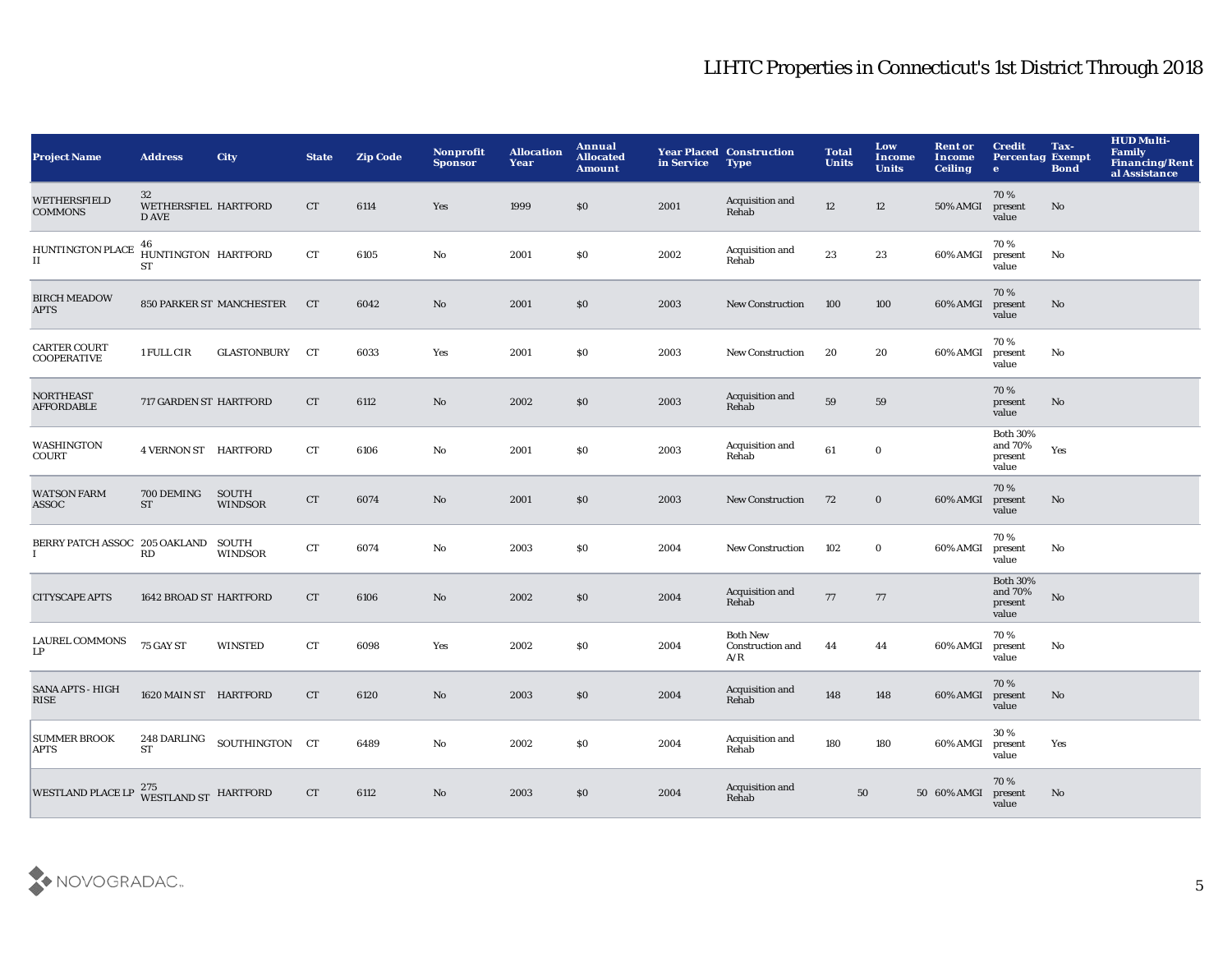| <b>Project Name</b>                                     | <b>Address</b>                    | <b>City</b>     | <b>State</b> | <b>Zip Code</b> | <b>Nonprofit</b><br><b>Sponsor</b> | <b>Allocation</b><br>Year | Annual<br><b>Allocated</b><br><b>Amount</b> | in Service | <b>Year Placed Construction</b><br><b>Type</b> | <b>Total</b><br><b>Units</b> | Low<br>Income<br><b>Units</b> | <b>Rent or</b><br>Income<br><b>Ceiling</b> | <b>Credit</b><br><b>Percentag Exempt</b><br>$\bullet$ | Tax-<br><b>Bond</b>    | <b>HUD Multi-</b><br><b>Family</b><br>Financing/Rent<br>al Assistance |
|---------------------------------------------------------|-----------------------------------|-----------------|--------------|-----------------|------------------------------------|---------------------------|---------------------------------------------|------------|------------------------------------------------|------------------------------|-------------------------------|--------------------------------------------|-------------------------------------------------------|------------------------|-----------------------------------------------------------------------|
| WOODLAND HILLS AP 330 HIGHLAND TORRINGTON               |                                   |                 | CT           | 6790            | No                                 | 2002                      | \$0                                         | 2004       | Acquisition and<br>Rehab                       | 176                          | 176                           | 60% AMGI                                   | 30%<br>present<br>value                               | Yes                    |                                                                       |
| BERRY PATCH ASSOC 1 <sup>205</sup> OAKLAND SOUTH        |                                   | <b>WINDSOR</b>  | CT           | 6074            | $\mathbf{No}$                      | 2003                      | \$0                                         | 2005       | <b>New Construction</b>                        | 94                           | $\mathbf 0$                   | 60% AMGI                                   | 70%<br>present<br>value                               | No                     |                                                                       |
| <b>BRICK HOLLOW</b>                                     | 555 ZION ST                       | <b>HARTFORD</b> | CT           | 6106            | No                                 | 2003                      | $\$0$                                       | 2006       | Acquisition and<br>Rehab                       | 50                           | 43                            | 60% AMGI                                   | 70%<br>present<br>value                               | No                     |                                                                       |
| <b>ZION STREET</b><br><b>MUTUAL HOUSING</b>             | 511 ZION ST                       | <b>HARTFORD</b> | CT           | 6106            | Yes                                | 2004                      | \$0                                         | 2006       | New Construction                               | 24                           | 24                            | 60% AMGI                                   | 70%<br>present<br>value                               | No                     |                                                                       |
| <b>SAGE POND PLACE</b>                                  | 1725 BERLIN<br><b>TPKE</b>        | <b>BERLIN</b>   | CT           | 6037            | No                                 | 2004                      | \$0                                         | 2006       | New Construction                               | 84                           | $\mathbf 0$                   | 60% AMGI                                   | 70%<br>present<br>value                               | No                     |                                                                       |
| <b>DUTCH POINT</b><br><b>RENTAL PHASE I</b>             | 137 WYLLYS ST HARTFORD            |                 | CT           | 6106            | No                                 | 2004                      | \$0                                         | 2006       | <b>Both New</b><br>Construction and<br>A/R     | 73                           | 73                            | 60% AMGI                                   | 70%<br>present<br>value                               | $\mathbf{N}\mathbf{o}$ |                                                                       |
| <b>STONEBRIDGE</b><br><b>BERLIN</b>                     | 714<br>WETHERSFIEL BERLIN<br>D RD |                 | CT           |                 | $\mathbf{No}$                      | 2005                      | \$0                                         | 2006       | New Construction                               | 110                          | $\mathbf 0$                   | 60% AMGI                                   | 70%<br>present<br>value                               | No                     |                                                                       |
| <b>HARTFORD</b><br><b>GRANDFAMILY</b><br><b>HOUSING</b> | 35 CLARK ST HARTFORD              |                 | CT           | 6120            | Yes                                | 2005                      | \$644,878                                   | 2007       | Acquisition and<br>Rehab                       | 40                           | 40                            | 60% AMGI                                   | 70%<br>present<br>value                               | No                     |                                                                       |
| <b>STONEBRIDGE</b><br><b>BERLINII</b>                   | 78<br>STONEBRIDGE BERLIN<br>WAY   |                 | CT           | 6037            | No                                 | 2006                      | \$237,090                                   | 2007       | New Construction                               | 84                           | 67                            | 60% AMGI                                   | 70%<br>present<br>value                               | No                     |                                                                       |
| <b>DUTCH POINT</b><br><b>COLONY HOPE VI</b>             | 36 NORWICH<br><b>ST</b>           | <b>HARTFORD</b> | CT           | 6106            | Yes                                | 2006                      | \$1,221,396                                 | 2008       | <b>Both New</b><br>Construction and<br>A/R     | 54                           | 54                            |                                            | 70%<br>present<br>value                               | $\mathbf{N}\mathbf{o}$ |                                                                       |
| <b>NORTH END</b><br><b>GATEWAY</b>                      | 1450 MAIN ST HARTFORD             |                 | CT           | 6120            | Yes                                | 2006                      | \$1,101,260                                 | 2008       | <b>New Construction</b>                        | 57                           | 45                            | 60% AMGI                                   | 70%<br>present<br>value                               | No                     |                                                                       |
| <b>KELLY ROAD</b>                                       | 25 GERBER RD SOUTH<br>E           | <b>WINDSOR</b>  | CT           |                 | No                                 | 2008                      | \$854,474                                   | 2009       | <b>New Construction</b>                        | 88                           | 66                            | 60% AMGI                                   | 70%<br>present<br>value                               | No                     |                                                                       |
| <b>HOLLANDER</b><br><b>BUILDING</b>                     | <b>410 ASYLUM ST HARTFORD</b>     |                 | CT           | 6103            | Yes                                | 2008                      | \$570,751                                   | 2009       | Acquisition and<br>Rehab                       | 70                           | 56                            | 60% AMGI                                   | 30%<br>present<br>value                               | Yes                    |                                                                       |

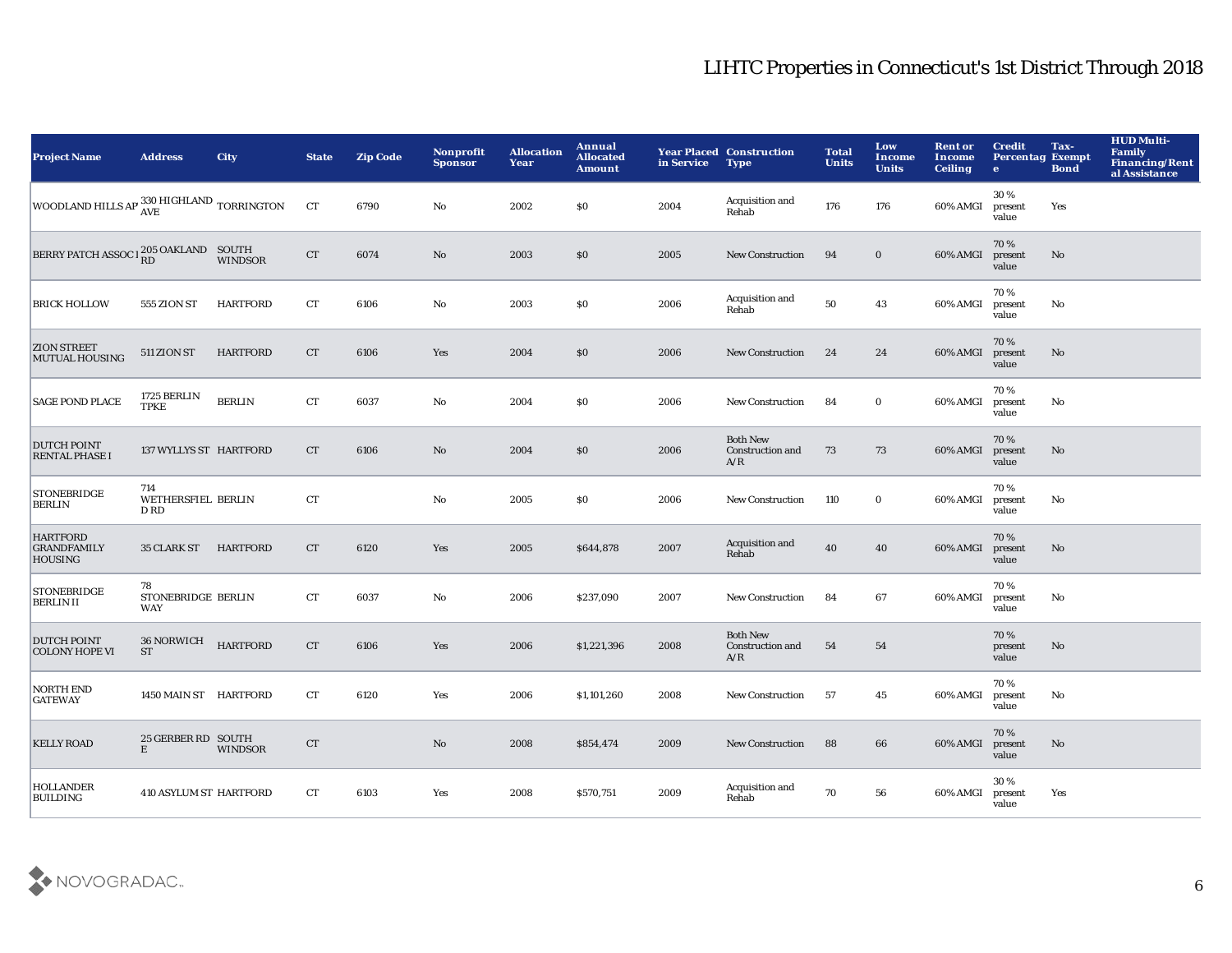| <b>Project Name</b>                                         | <b>Address</b>                                                                          | <b>City</b>                    | <b>State</b> | <b>Zip Code</b> | Nonprofit<br><b>Sponsor</b> | <b>Allocation</b><br>Year | Annual<br><b>Allocated</b><br><b>Amount</b> | in Service | <b>Year Placed Construction</b><br><b>Type</b> | <b>Total</b><br><b>Units</b> | Low<br>Income<br><b>Units</b> | <b>Rent or</b><br>Income<br><b>Ceiling</b> | <b>Credit</b><br><b>Percentag Exempt</b><br>$\bullet$ | Tax-<br><b>Bond</b> | <b>HUD Multi-</b><br>Family<br><b>Financing/Rent</b><br>al Assistance |
|-------------------------------------------------------------|-----------------------------------------------------------------------------------------|--------------------------------|--------------|-----------------|-----------------------------|---------------------------|---------------------------------------------|------------|------------------------------------------------|------------------------------|-------------------------------|--------------------------------------------|-------------------------------------------------------|---------------------|-----------------------------------------------------------------------|
| <b>SHEPHERD PARK</b>                                        | 170 SISSON<br>AVE                                                                       | <b>HARTFORD</b>                | CT           | 6105            | No                          | 2010                      | \$1,135,536                                 | 2010       | Acquisition and<br>Rehab                       | 372                          | 373                           | 50% AMGI                                   | 30%<br>present<br>value                               | Yes                 |                                                                       |
| <b>DYE HOUSE</b>                                            | 190 PINE ST                                                                             | MANCHESTER                     | <b>CT</b>    | 6040            |                             | 2012                      | \$1,175,654                                 | 2011       | <b>New Construction</b>                        | 57                           | $\bf{0}$                      |                                            | Not<br>Indicated                                      | No                  |                                                                       |
| <b>CAPITOL TOWERS</b><br><b>APARTMENTS</b>                  | 470 BROAD<br><b>STREET</b>                                                              | <b>HARTFORD</b>                | <b>CT</b>    | 6106            |                             | 2011                      | \$256,961                                   | 2012       | Acquisition and<br>Rehab                       | 144                          | 133                           |                                            | 30%<br>present<br>value                               | Yes                 |                                                                       |
| <b>HUNTINGTON</b><br><b>WOODS</b><br><b>APARTMENTS</b>      | 200<br><b>BLAKESLEE</b><br><b>STREET</b>                                                | <b>BRISTOL</b>                 | CT           | 6010            |                             | 2011                      | \$881,993                                   | 2012       | Acquisition and<br>Rehab                       | 280                          | 196                           |                                            | 30%<br>present<br>value                               | Yes                 |                                                                       |
| ALFRED E. PLANT<br><b>ELDERLY HOUSING</b>                   | 759<br>FARMINGTON<br><b>AVENUE</b>                                                      | <b>WEST</b><br><b>HARTFORD</b> | CT           | 6119            |                             | 2009                      | \$11,079,547                                | 2012       | <b>Both New</b><br>Construction and<br>A/R     | 137                          | 137                           |                                            | 70%<br>present<br>value                               |                     |                                                                       |
| <b>SIGOURNEY MEWS</b><br><b>APARTMENTS</b>                  | 206 COLLINS<br><b>STREET</b>                                                            | <b>HARTFORD</b>                | CT           | 6105            |                             | 2011                      | \$1,609,962                                 | 2013       | <b>Both New</b><br>Construction and<br>A/R     | 88                           | 88                            |                                            | 70%<br>present<br>value                               |                     |                                                                       |
| TORRINGFORD WEST TORRINGFOR TORRINGTON<br><b>APARTMENTS</b> | 356<br><b>D WEST</b><br><b>STREET</b>                                                   |                                | CT           | 6790            |                             | 2012                      | \$230,145                                   | 2013       | Acquisition and<br>Rehab                       | 78                           | 78                            |                                            | 30%<br>present<br>value                               | Yes                 |                                                                       |
| <b>VICTORY GARDENS</b>                                      | 555 WILLARD<br><b>AVENUE</b>                                                            | <b>NEWINGTON</b>               | CT           | 6111            |                             | 2011                      | \$1,842,068                                 | 2013       | <b>Both New</b><br>Construction and<br>A/R     | 74                           | 74                            |                                            | 70%<br>present<br>value                               |                     |                                                                       |
| <b>HORACE BUSHNELL</b><br><b>APARTMENTS</b>                 | 4-40 VINE<br><b>STREET AND</b><br>117-123<br><b>MAGNOLIA</b><br><b>STREET</b>           | <b>HARTFORD</b>                | CT           | 6103            |                             | 2011                      | \$239,018                                   | 2014       | Acquisition and<br>Rehab                       | 74                           | 59                            |                                            | 70%<br>present<br>value                               |                     |                                                                       |
| <b>STONINGTON ACRES</b>                                     | 134-186<br>STONINGTON HARTFORD<br><b>STREET</b>                                         |                                | CT           | 6106            | Yes                         | 2013                      | \$896,166                                   | 2015       | <b>Both New</b><br>Construction and<br>A/R     | 50                           | 40                            |                                            | 70%<br>present<br>value                               | No                  | Yes                                                                   |
| <b>SQUIRE VILLAGE</b>                                       | <b>48 SPENCER</b><br><b>STREET</b>                                                      | MANCHESTER                     | <b>CT</b>    | 6040            | No                          | 2015                      | \$2,658,300                                 | 2016       | <b>Both New</b><br>Construction and<br>A/R     | 379                          | 379                           | 60% AMGI                                   | 30%<br>present<br>value                               |                     |                                                                       |
| <b>SUMMIT PARK</b>                                          | 439-441, 443-<br>445, 447-<br>449,459-461<br>ZION ST. AND                               | <b>HARTFORD</b>                | CT           | 6106            | $\mathbf{No}$               | 2014                      | \$767,553                                   | 2016       | Acquisition and<br>Rehab                       | 42                           | 42                            | 60% AMGI                                   | 70%<br>present<br>value                               |                     |                                                                       |
| <b>ZBIKOWSKI PARK</b>                                       | 887-891 + 897<br>IU SALLADIN<br>ROAD, ALSO<br>LILLIAN,<br>ARMAND, +<br><b>ROLLINSON</b> | <b>BRISTOL</b>                 | CT           | 6010            | No                          | 2014                      | \$324,994                                   | 2016       | Acquisition and<br>Rehab                       | 90                           | 90                            | 60% AMGI                                   | 30%<br>present<br>value                               |                     |                                                                       |